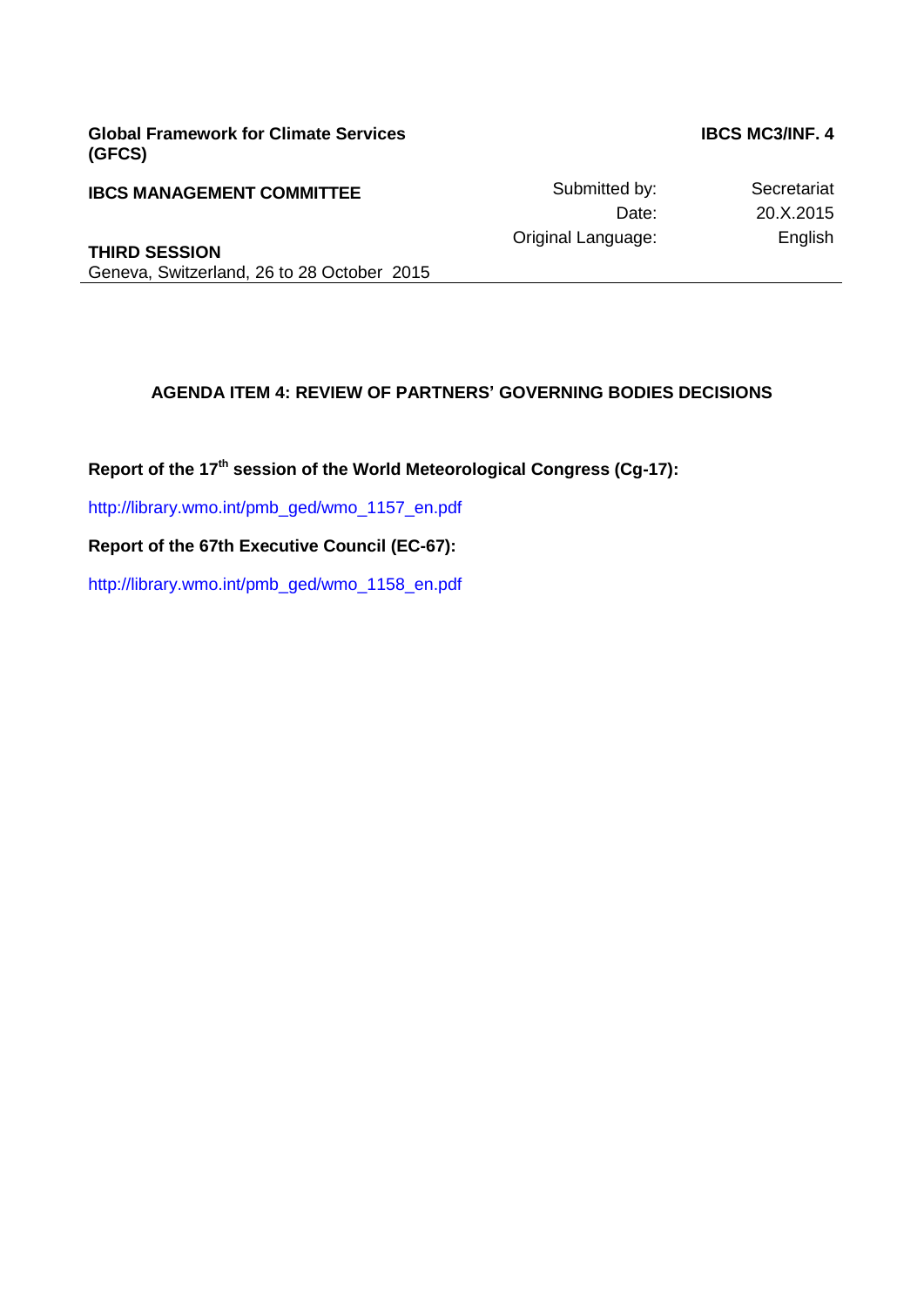# **Resolution 60 (Cg-17)**

## **WMO POLICY FOR THE INTERNATIONAL EXCHANGE OF CLIMATE DATA AND PRODUCTS TO SUPPORT THE IMPLEMENTATION OF THE GLOBAL FRAMEWORK FOR CLIMATE SERVICES**

# THE WORLD METEOROLOGICAL CONGRESS,

# **Noting**:

- (1) Resolution 40 (Cg-XII) WMO policy and practice for the exchange of meteorological and related data and products including guidelines on relationships in commercial meteorological activities,
- (2) Resolution 25 (Cg-XIII) Exchange of hydrological data and products,
- (3) Resolution 16 (Cg-XVI) Climate data requirements,
- (4) Resolution 48 (Cg-XVI) Implementation of the Global Framework for Climate Services,
- (5) Resolution 1 (Cg-Ext.(2012)) Implementation Plan of the Global Framework for Climate Services,
- (6) Resolution 2 (Cg-Ext.(2012)) Establishment of the Intergovernmental Board on Climate Services,
- (7) Resolution XXII-6 IOC Oceanographic Data Exchange Policy, adopted by the Assembly of the Intergovernmental Oceanographic Commission of the United Nations Educational, Scientific and Cultural Organization at its twenty-second session,
- (8) The *Abridged Final Report with Resolutions of the Sixty-fifth Session of the Executive Council* (WMO-No. 1118), Annex II – The role and operation of National Meteorological and Hydrological Services – A Statement by the World Meteorological Organization,

# **Recalling**:

- (1) That the World Meteorological Congress at its extraordinary session in 2012 had adopted the Implementation Plan of the Global Framework for Climate Services (GFCS) for the subsequent consideration of the Intergovernmental Board on Climate Services,
- (2) That the vision of the Framework is to enable society to manage better the risks and opportunities arising from climate variability and change, especially for those who are most vulnerable to climate-related hazards,
- (3) That of the eight principles for the implementation of the Framework, principles 2, 4, 5 and 6 state that:
	- (a) The primary goal will be to ensure greater availability of, access to and use of enhanced climate services for all countries,
	- (b) Climate services must be operational and continuously updated,
	- (c) Climate information is primarily an international public good provided by governments, which will have a central role in its management,
	- (d) It will promote the free and open exchange of climate-relevant data, tools and scientifically based methods while respecting national and international policies,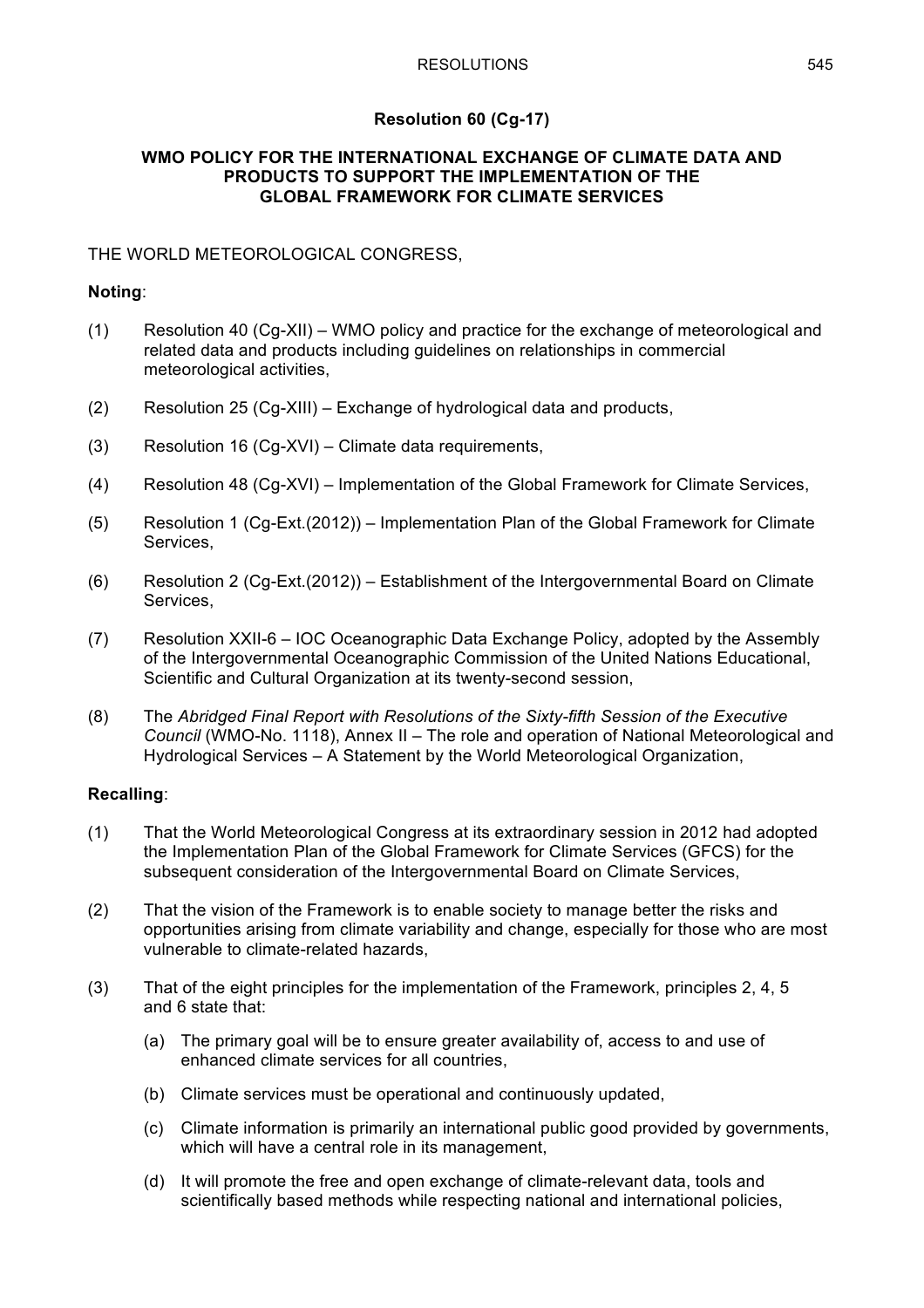- (4) That WMO, and its constituent bodies, play an essential role in the establishment and maintenance of systems for the rapid exchange of meteorological and related information,
- (5) That Resolution 1 (Cg-Ext.(2012)) urges governments to strengthen national, regional and global capabilities to collect, rescue and exchange data and products, to generate climate information and products, and to provide climate services to enhance decision-making through implementation of a framework for climate services at the national level,
- (6) That WMO Resolution 40 (Cg-XII) recognizes:
	- (a) The basic responsibility of Members and their National Meteorological or Hydrometeorological Services (NMSs) to provide universal services in support of safety, security and economic benefits for the peoples of their countries,
	- (b) The dependence of Members and their NMSs on the stable, cooperative international exchange of meteorological and related data and products for discharging their responsibilities,
	- (c) The continuing requirement for Governments to provide for the meteorological infrastructure of their countries,
	- (d) The continuing need for, and benefits from, strengthening the capabilities of NMSs, in particular in developing countries, to improve the provision of services,
	- (e) The dependence of the research and education communities on access to meteorological and related data and products,

**Recalling further** the terminology defined in Annex 4 to WMO Resolution 40 (Cg-XII):

- (1) "Free and unrestricted" means non-discriminatory and without charge,
- (2) "Without charge", in the context of Resolution 40 (Cg-XII) means at no more than the cost of reproduction and delivery, without charge for the data and products themselves,
- (3) Products are developed from geophysical (meteorological, oceanographic and so forth) observational data acquired and produced by Members to support WMO programme requirements,

# **Considering**:

- (1) That the present resolution will apply only to meteorological, hydrological and climatological data and products, including related environmental data and products, developed or acquired under WMO auspices and required to support the implementation of the Framework, hereinafter referred to as GFCS relevant data and products,
- (2) The fundamental importance of the free and unrestricted exchange of GFCS relevant data and products among Members to facilitate the implementation of the Framework and to enable society to manage better the risks and opportunities arising from climate variability and change, especially for those who are most vulnerable to climate-related hazards,
- (3) That the role of the WMO World Data Centres (WDCs), Global Producing Centres for Longrange Forecasts (GPCLRFs), Regional Climate Centres (RCCs), Regional Climate Outlook Forums (RCOFs) and the International Council for Science (ICSU) World Data System (WDS) in the provision of consolidated global and regional GFCS relevant data and products, as well as the framework of the Global Climate Observing System (GCOS) Essential Climate Variables (ECVs) (Atmospheric, Oceanic and Terrestrial), results in a substantial contribution of WMO to the Framework, in particular through the GFCS Climate Services Information System (CSIS),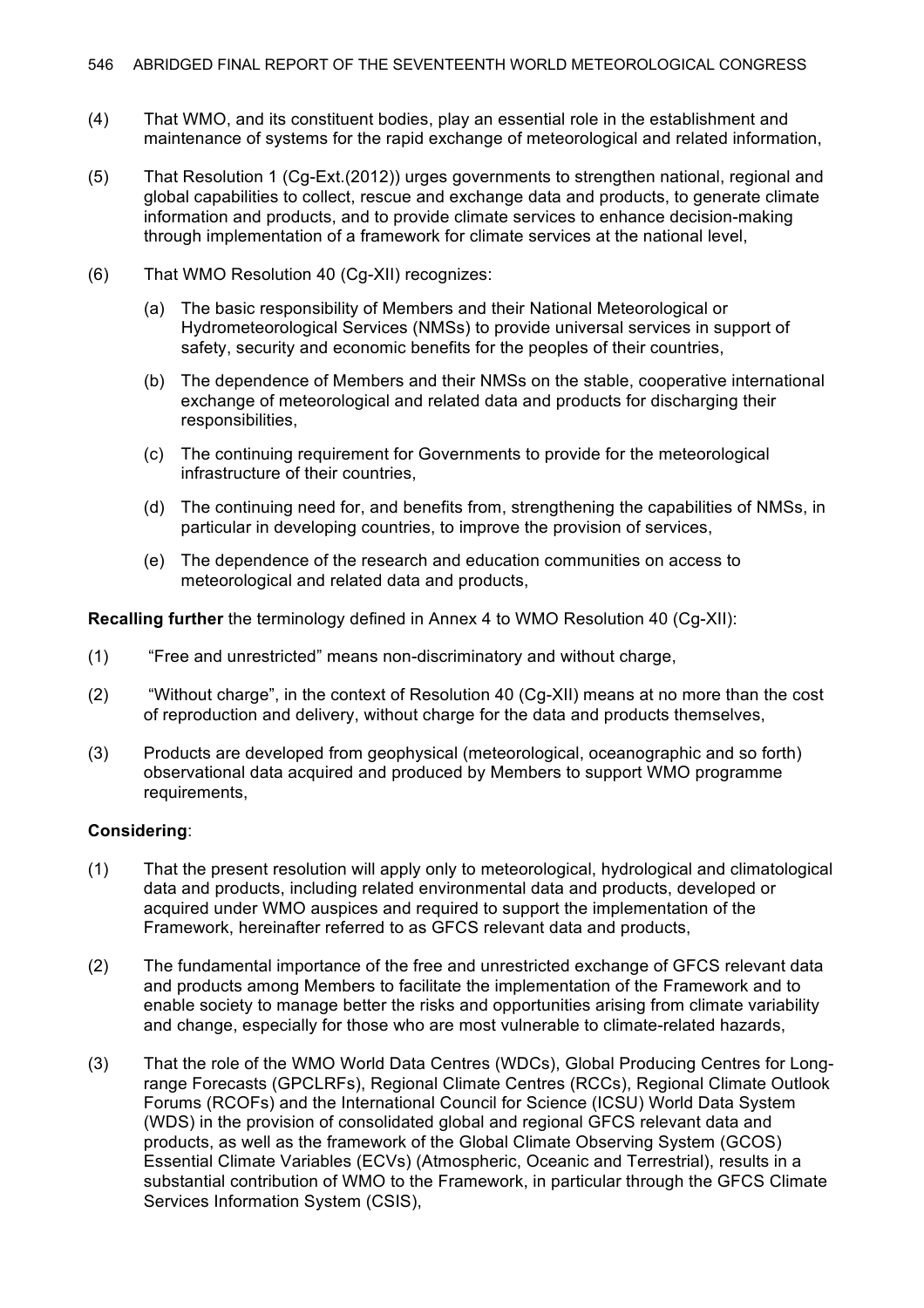- (4) The WMO Statement on the role and operation of National Meteorological and Hydrological Services (NMHSs) in relation to their role in the provision of national GFCS relevant data and products in furthering applications of meteorology, climatology and hydrology and water resources management to all human activities, and in their role in the Framework at the national, regional and, in some cases, global levels,
- (5) The importance of the contribution of other GFCS partner organizations and the role these organizations can play in support of the goals and objectives of the Framework,
- (6) The priority areas (health, disaster risk reduction, agriculture and food security, water and energy) for the implementation of the Framework and the GFCS relevant data related requirements of these priority areas as identified in the annexes to the Implementation Plan of the Global Framework for Climate Services,

# **Recognizing**:

- (1) The need for increased access to different types of GFCS relevant data and products to support the GFCS Implementation Plan, in accordance with Resolution 1 (Cg-Ext. (2012)),
- (2) The importance of access to reliable, relevant and timely data and products in supporting resilience to climate variability and change and underpinning sustainable development as espoused at various international forums, such as the United Nations Conference on Sustainable Development (Rio +20), and the meetings of the Conference of the Parties of the United Nations Framework Convention on Climate Change, the Third United Nations World Conference on Disaster Risk Reduction and the planned General Assembly of the United Nations that will adopt the post-2015 sustainable development goals,
- (3) That increased availability of, and access to, GFCS relevant data, especially in data-sparse regions, can lead to better quality and will create a greater variety of products and services,
- (4) That increased use of reliable climate products and stronger collaboration between providers and users can lead to improved climate-smart decisions, including those decisions relevant to climate change issues,
- (5) The successful experience gained by Members in the development and implementation of Resolutions 40 (Cg-XII) and 25 (Cg-XIII),

# **Recognizing further**:

- (1) The rights of governments to choose the manner by and the extent to which they make their GFCS relevant data and products available domestically and for international exchange, taking into consideration relevant international instruments and national policies and legislation,
- (2) The obligation of users of GFCS relevant data and products to respect the conditions of use set by the owners of the data and products, such as attribution or compensation, to facilitate access to the data and products,
- (3) That different NMHSs have different business models and that some of these are predicated on cost recovery from the users, including the private sector, of data and products as a means of supporting the costly infrastructure necessary for generating such data and products,
- (4) The significant and increasing levels of resources being allocated internationally for implementation of activities consistent with, and supportive of, the objectives of the GFCS,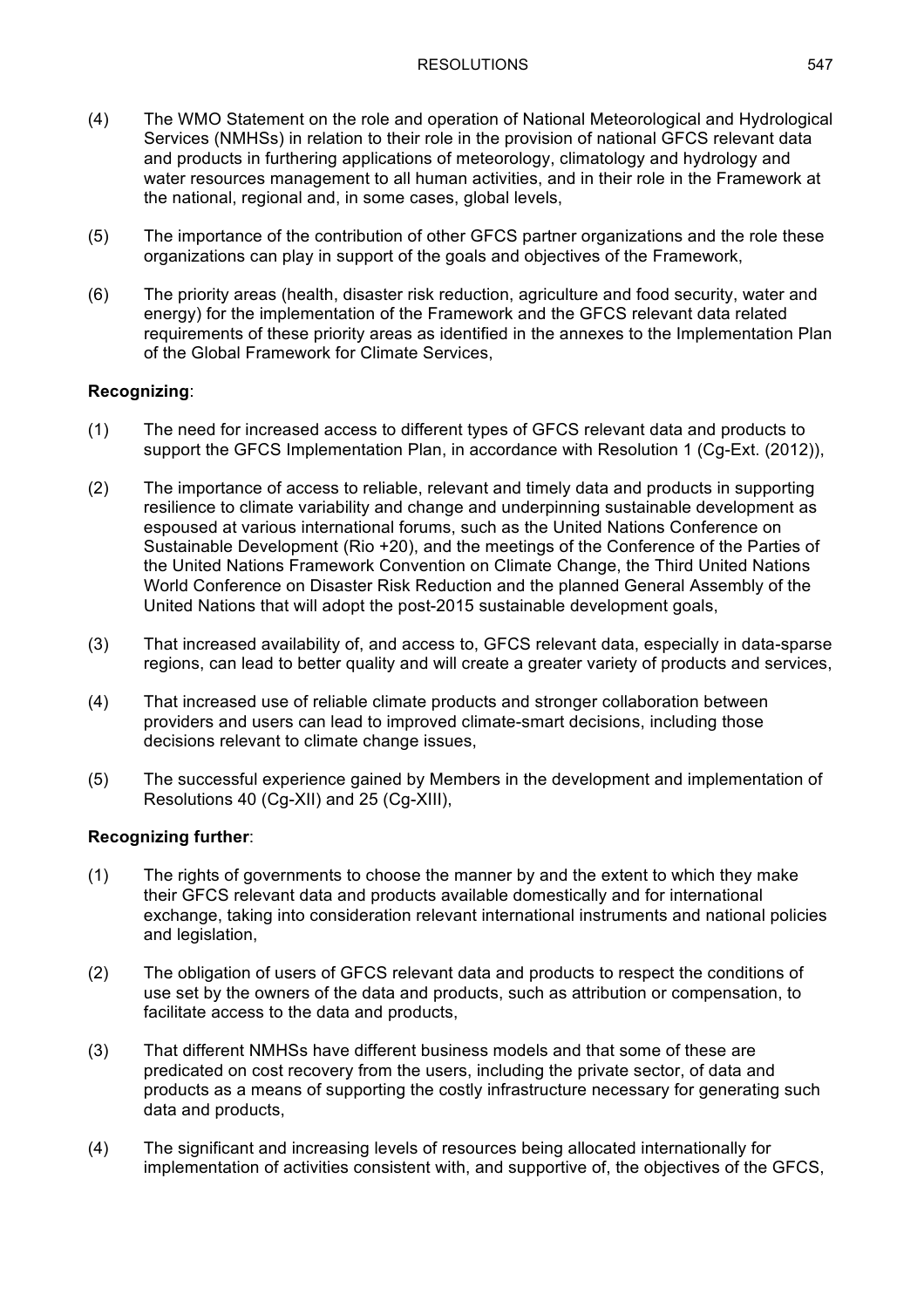# **Decides**:

- (1) To adopt the policies and practices, including the guidelines, of Resolution 40 (Cg-XII) and Resolution 25 (Cg-XIII) for the exchange of GFCS relevant data and products to enable the achievement of the goals and objectives of the Framework;
- (2) That the climate data and products covered by Resolution 40 (Cg-XII) and the GFCS relevant data and products subsumed under Resolution 25 (Cg-XIII) will continue to be governed by these resolutions;
- (3) That the GFCS relevant data and products from the WMO WDCs, GPCLRFs, RCCs, RCOFs and the ICSU WDS, as well as from the framework of the GCOS ECVs (Atmospheric, Oceanic and Terrestrial), will constitute an essential contribution to the Framework and therefore should be made accessible among Members, in particular through the GFCS CSIS, on a free and unrestricted basis;

### **Urges** Members:

- (1) To provide the additional GFCS relevant data and products that are required to support and sustain the operational climate services as the core element of the Framework and WMO initiatives at the global, regional and national levels and, further, as mutually agreed, to assist other Members to enhance access to GFCS relevant data and products and in the provision of climate services in their countries; such additional GFCS relevant data and products are listed in the annex to the present resolution and could have conditions associated with their use, such as restrictions on their use for commercial purposes, attribution of their source or licensing;
- (2) To establish funding mechanisms, including new investments, for sustaining the network of stations and sensors needed for the global observing systems for climate, and also the maintenance and operation of the data preparation and management systems necessary to support the implementation of the present resolution;

### **Further urges** Members:

- (1) To strengthen their commitment to the free and unrestricted exchange of GFCS relevant data and products;
- (2) To increase the volume of GFCS relevant data and products accessible to meet the needs for implementation of the Framework and the requirements of GFCS partners;
- (3) To make use of the WMO Information System (WIS) for the exchange of GFCS relevant data and products among Members;
- (4) To promote the central role that NMHSs play at the national, regional and, in some cases, global levels in the provision of information, in particular to the WIS;
- (5) To provide the related metadata as defined by WIS and WMO Integrated Global Observing System standards;
- (6) To strengthen their support to the WMO WDCs, GPCLRFs, RCCs, RCOFs, the ICSU WDS, as well as the framework of the GCOS ECVs, in the collection and supply to and by these centres of GFCS relevant data and products on a free and unrestricted basis;
- (7) To implement the practice on the international exchange of GFCS relevant data and products, as described in Decides (1) to (3) above;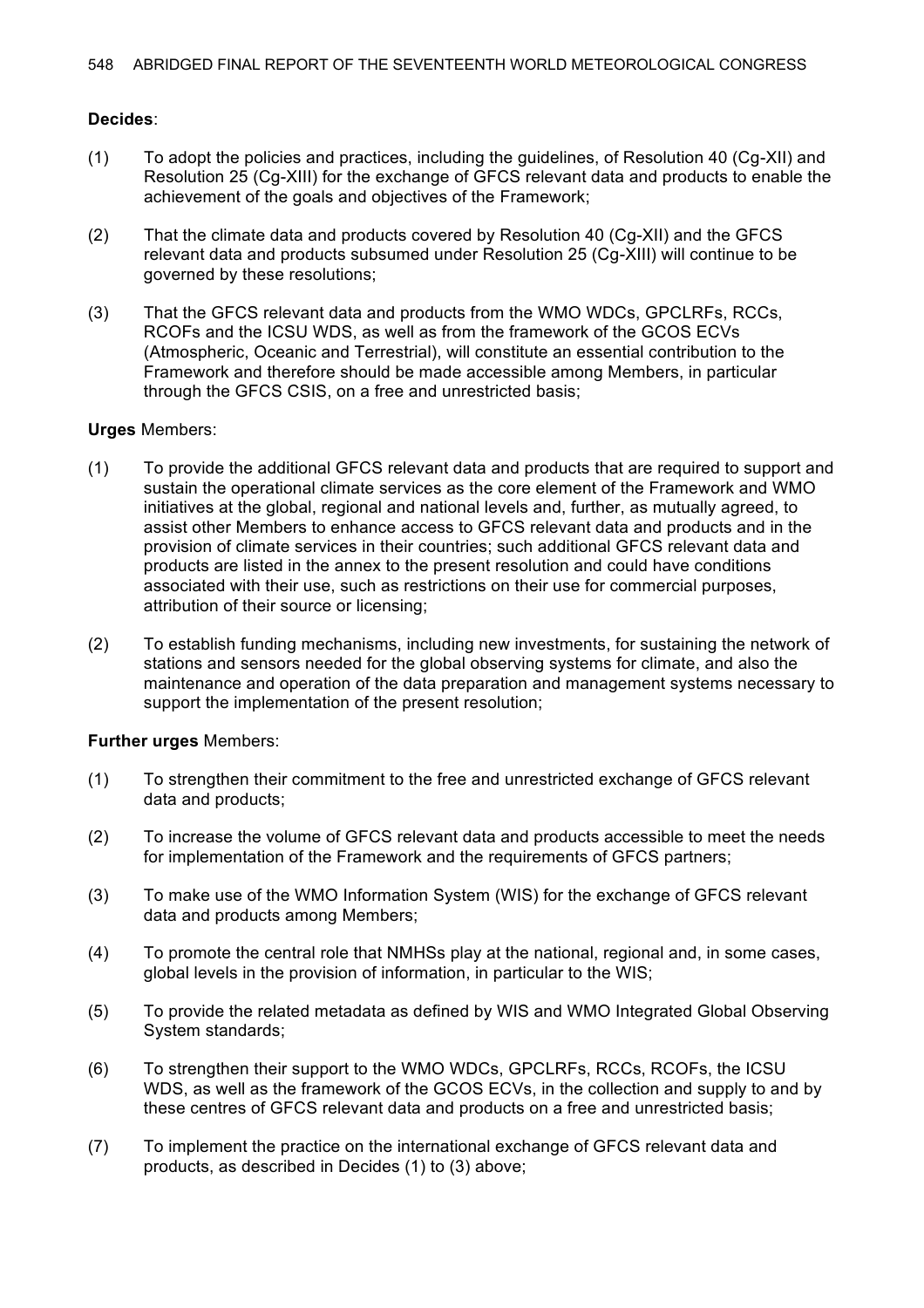- (8) To inform all third parties of any terms and conditions associated with the additional GFCS relevant data and products, including their related metadata, such as ownership and attribution;
- (9) To make best efforts to ensure that users and subsequent users are aware of the conditions of use of the additional GFCS relevant data and products, particularly regarding their redistribution;

**Requests** the Intergovernmental Board on Climate Services:

- (1) To apply the present resolution in the context of the implementation of the Framework;
- (2) To consider the GFCS relevant data and products that are needed under the auspices of WMO to contribute to the Framework and make recommendations in this respect to the Executive Council for its consideration;
- (3) To strengthen effective coordination with GFCS partners, including the Food and Agriculture Organization of the United Nations, the World Food Programme, the World Health Organization, the United Nations Office for Disaster Risk Reduction, the United Nations Educational, Scientific and Cultural Organization including its International Oceanographic Commission, the United Nations Development Programme, the United Nations Environment Programme, and other relevant international organizations;
- (4) To encourage GFCS partners to adopt similar policies and practices concerning the free and unrestricted exchange of their relevant data and products in support of GFCS implementation;
- (5) To consider and recommend to the World Meteorological Congress how third-party data and products could be treated in the context of the implementation of the present resolution;

# **Requests** the Executive Council:

- (1) To invite the president of the Commission for Climatology and the president of the Commission for Basic Systems, in collaboration with other technical commissions, to provide advice and assistance on the technical aspects of implementation of the present resolution and ensure that appropriate standards are identified, implemented and maintained;
- (2) To task the technical commissions, as appropriate, to regularly review and update the GFCS relevant data and products to be provided by the global and regional climate centres, with a view to increasing the access to and availability of GFCS relevant data and products;
- (3) To take into consideration the views of the Intergovernmental Board on Climate Services with respect to the issues that may arise with the implementation of the present resolution;
- (4) To monitor the implementation of policies and practices of the present resolution and, if necessary, make proposals in this respect to the Eighteenth World Meteorological Congress;
- (5) To take into consideration the recommendations by the Intergovernmental Board on Climate Services with regard to its needs for GFCS relevant data and products developed or acquired under WMO auspices and, if necessary, make proposals to the World Meteorological Congress for changes to the annex to the present resolution;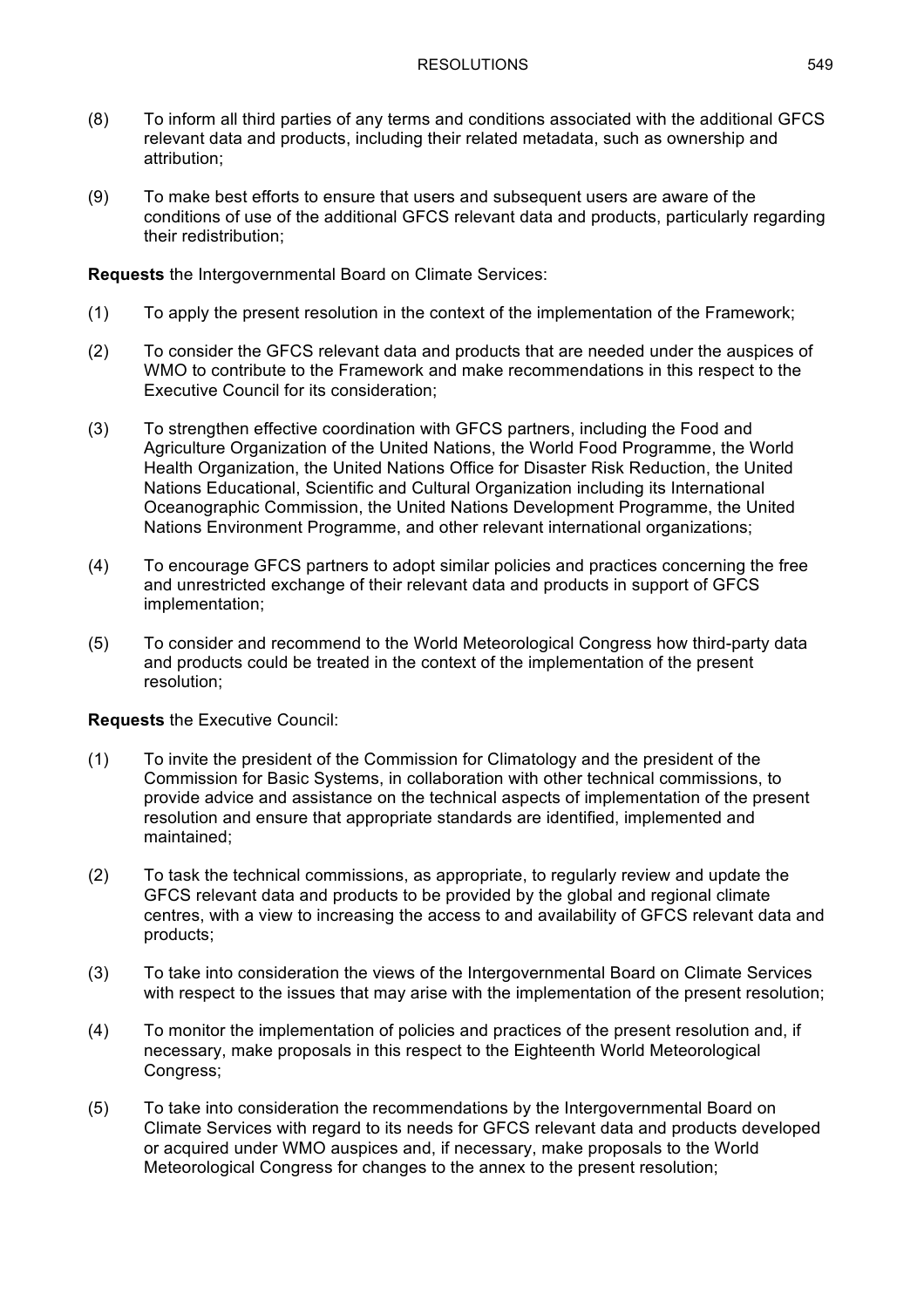- (6) To foster initiatives:
	- (a) That enhance the capabilities of Members, especially least developed countries and developing countries, to provide, deliver and improve access to GFCS relevant data and products to adequately respond to user needs and to enable their use in decisionmaking by all relevant societal sectors;
	- (b) That support Members in the implementation of the present resolution, especially those that are most vulnerable to climate-related hazards;

#### **Requests** the Secretary-General:

- (1) To undertake a global survey, to the extent possible within the resources available, and analysis of the various data policies and models of service provision of Members, for example, cost recovery and public services, identifying successful strategies and best practices that can assist NMHSs in making the case to their governments and partners for establishing funding mechanisms, including new investments, for sustaining the network of stations and sensors needed for the global observing systems for climate, and also the maintenance and operation of the data preparation and management systems, necessary to support the implementation of the present resolution;
- (2) To promote and fully disseminate this policy to all Members to facilitate the exchange of GFCS relevant data and products among related national institutions responsible for meteorological or hydrological activities to enhance the provision of climate services at the national level;
- (3) To bring the present resolution to the attention of Members, WMO WDCs, RCCs, GPCLRFs, the ICSU WDS, GFCS partners and other international organizations and entities involved in supporting and financing GFCS implementation;
- (4) To make known to all Members those GFCS relevant data and products that have conditions on their use;
- (5) To implement a process for monitoring the accessibility and exchange of GFCS relevant data and products under the present resolution.

### **Annex to Resolution 60 (Cg-17)**

#### **GLOBAL FRAMEWORK FOR CLIMATE SERVICES RELEVANT DATA AND PRODUCTS THAT SHOULD BE EXCHANGED AMONG MEMBERS TO SUPPORT THE IMPLEMENTATION OF THE FRAMEWORK**

### **Purpose**

The purpose of this listing of GFCS relevant data and products is to identify a set of data and products which Congress considers necessary to enable society to manage better the risks and opportunities arising from climate variability and change for all nations, especially for those who are most vulnerable to climate-related hazards.

### **Contents**

In addition to the climate data and products provided under Annex 1 to Resolution 40 (Cg-XII), as well as the GFCS relevant data and products subsumed within the general designation of hydrological data and products in Resolution 25 (Cg-XIII), and in addition to all data and products that are already available on a free and unrestricted basis, the following types of data and products are considered necessary for the implementation of GFCS: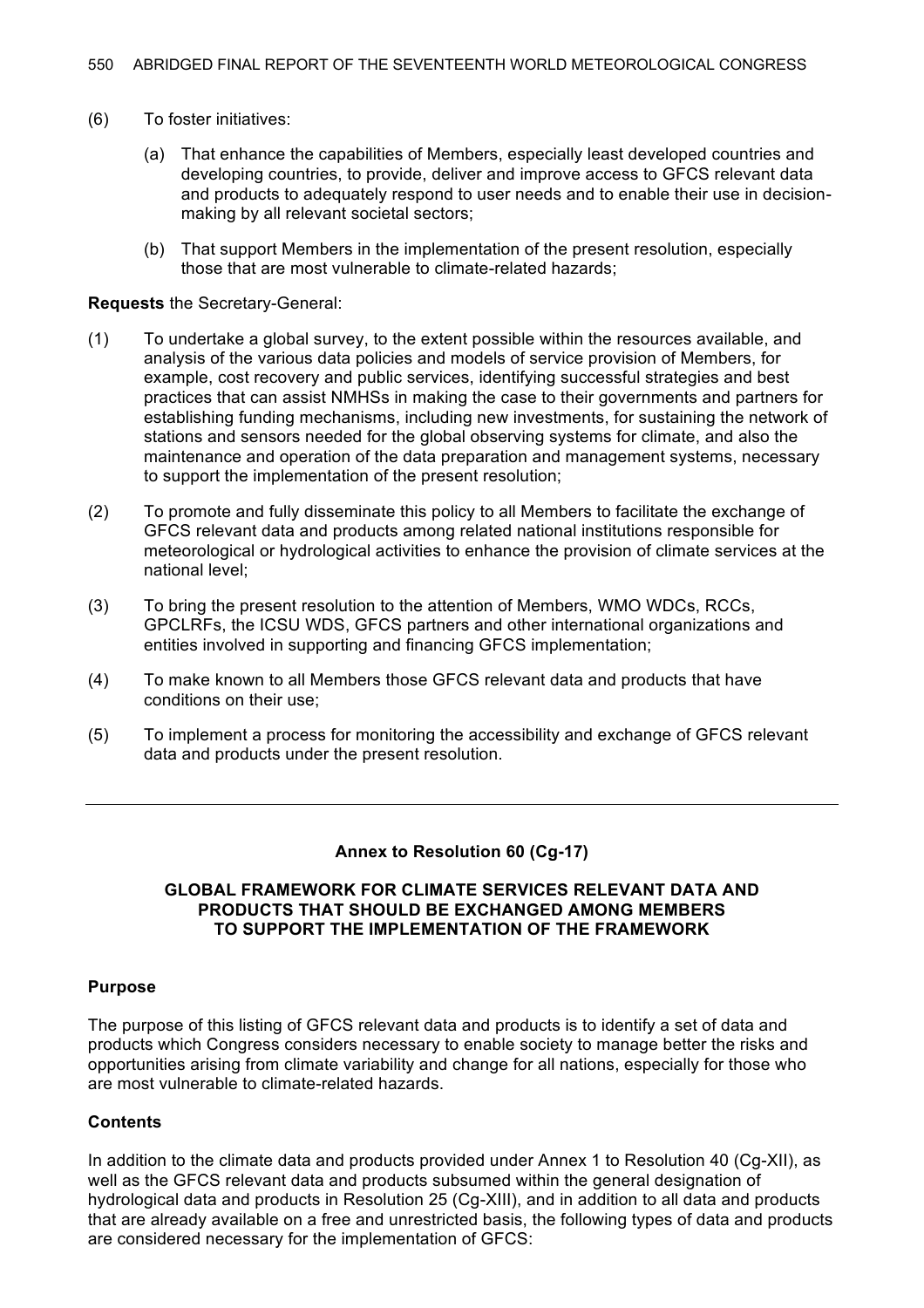- (1) Historical climate time-series from the Regional Basic Climate Networks (RBCNs), the GCOS Upper-Air Network and GCOS Surface Network at a temporal and spatial resolution necessary to resolve the statistics of climate, including trends and extremes;
- (2) Essential climate variables for the ocean (full depth) (as defined by the GCOS Implementation Plan);
- (3) Climate relevant coastal interface data, in particular sea level, waves and storm surges;
- (4) Data on the composition of the atmosphere including aerosols;
- (5) Climate relevant satellite data and products;
- (6) Climate relevant cryospheric data, in particular snow cover, snow depth, glacial monitoring, permafrost and lake and river ice.

# **Resolution 61 (Cg-17)**

## **GOVERNANCE OF THE GLOBAL FRAMEWORK FOR CLIMATE SERVICES**

## THE WORLD METEOROLOGICAL CONGRESS,

### **Noting**:

- (1) The *Abridged Final Report with Resolutions of the First Session of the Intergovernmental Board on Climate Services* (WMO-No. 1124),
- (2) The Implementation Plan of the Global Framework for Climate Services (GFCS), approved by the Intergovernmental Board on Climate Services (IBCS) at its first session, along with its annexes and exemplars,
- (3) The *Abridged Final Report with Resolutions of the Second Session of the Intergovernmental Board on Climate Services* (WMO-No. 1149),
- (4) The *Abridged Final Report with Resolutions of the Extraordinary Session 2012 of the World Meteorological Congress* (WMO-No. 1102), Part I,
- (5) The *Abridged Final Report with Resolutions of the Sixteenth World Meteorological Congress* (WMO-No. 1077),

### **Recognizing**:

- (1) The critical role of the Intergovernmental Board on Climate Services in guiding the work of the Framework,
- (2) The importance to ensure sustainability and continuity to the work of the Board,
- (3) The implications and risks of relying on extrabudgetary resources for the support to the sessions of the Board and its Management Committee,

**Decides** to hold ordinary plenary meetings of the Board only once in the intersessional period between sessions of the World Meteorological Congress, prior to each session, and that the Management Committee meet once a year to provide advice and oversight and to manage implementation of the Framework;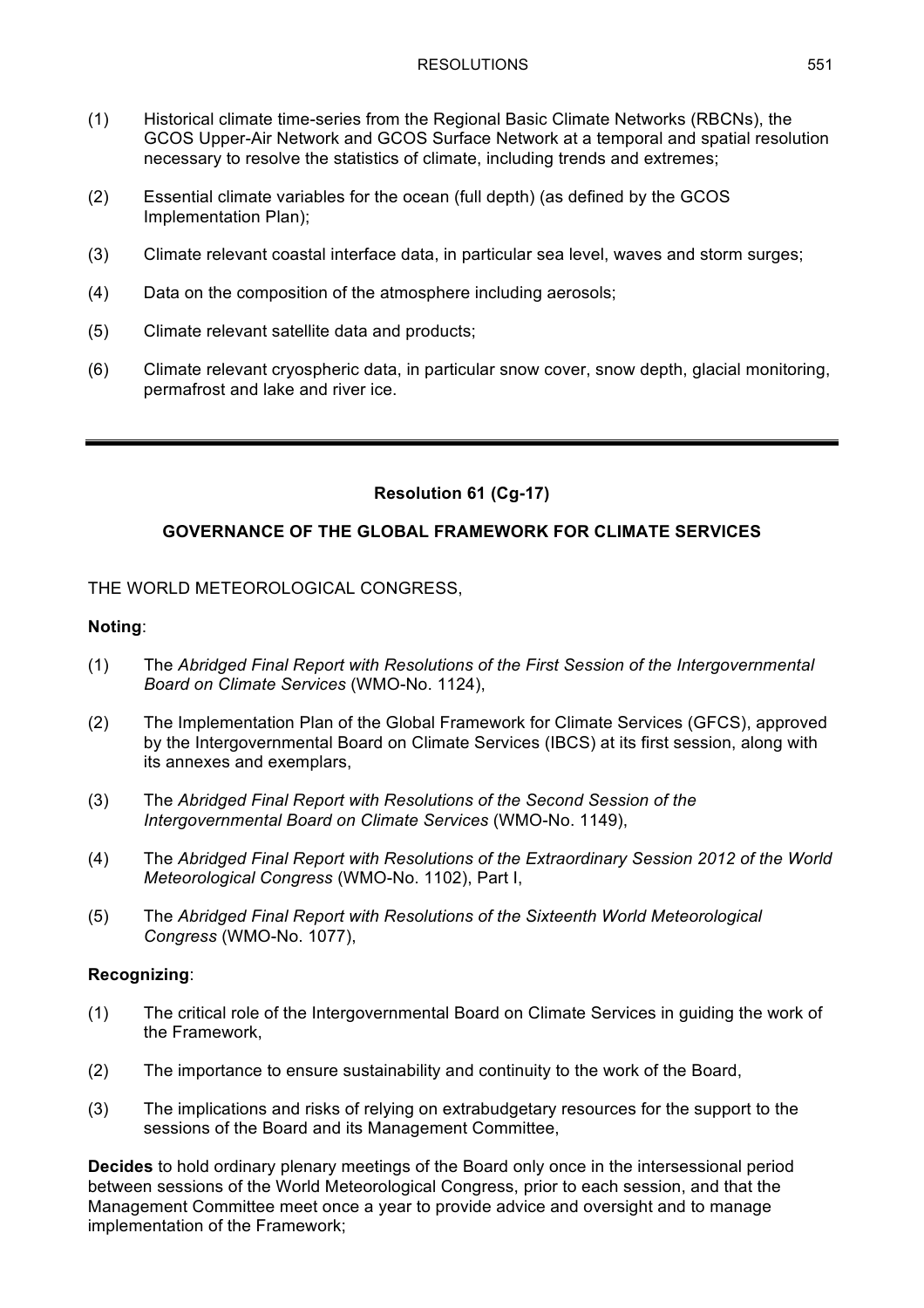**Requests** the Secretary-General:

- (1) To make funding available, to the extent possible within available resources, for conference services for IBCS sessions from the WMO budget, in consideration of other GFCS activities;
- (2) To bring the present resolution to the attention of all concerned.

# **Resolution 62 (Cg-17)**

## **RELATIONSHIP AND INTERACTION BETWEEN THE INTERGOVERNMENTAL BOARD ON CLIMATE SERVICES AND WMO CONSTITUENT BODIES**

THE WORLD METEOROLOGICAL CONGRESS,

## **Noting**:

- (1) The *Abridged Final Report with Resolutions of the First Session of the Intergovernmental Board on Climate Services* (WMO-No. 1124),
- (2) The Implementation Plan of the Global Framework for Climate Services (GFCS), approved by the Intergovernmental Board for Climate Services (IBCS) at its first session, along with its annexes and exemplars,
- (3) The *Abridged Final Report with Resolutions of the Second Session of the Intergovernmental Board on Climate Services* (WMO-No. 1149),
- (4) The *Abridged Final Report with Resolutions of the Extraordinary Session 2012 of the World Meteorological Congress* (WMO-No. 1102), Part I,
- (5) The *Abridged Final Report with Resolutions of the Sixteenth World Meteorological Congress* (WMO-No. 1077),

**Recognizing** the need to establish and maintain the relationship and interaction between the Intergovernmental Board on Climate Services and the constituent bodies of WMO as well as substructures of partner organizations,

**Decides** to adopt the following arrangements:

- (1) Executive Council: The IBCS Chairperson, with the Vice–Chairperson as alternate, unless they are Executive Council members themselves, shall be invited to inform the Executive Council at its sessions on progress and requirements and needs of the Board; the Executive Council shall designate a representative to attend IBCS sessions as well as IBCS Management Committee sessions;
- (2) Regional associations: Regional associations shall invite the IBCS designated representative to their sessions to inform the associations on progress, requirements and needs of the Board for the specific Regions as appropriate; the Board shall delegate the responsibility to a member of its Management Committee from that Region or to the Chairperson or Vice-Chairperson/Co-Vice-Chairpersons as appropriate;
- (3) Technical commissions: Technical commissions shall invite the IBCS designated representative to their sessions to inform the commissions on progress and requirements and needs of the Board as appropriate; the Board shall delegate the responsibility to a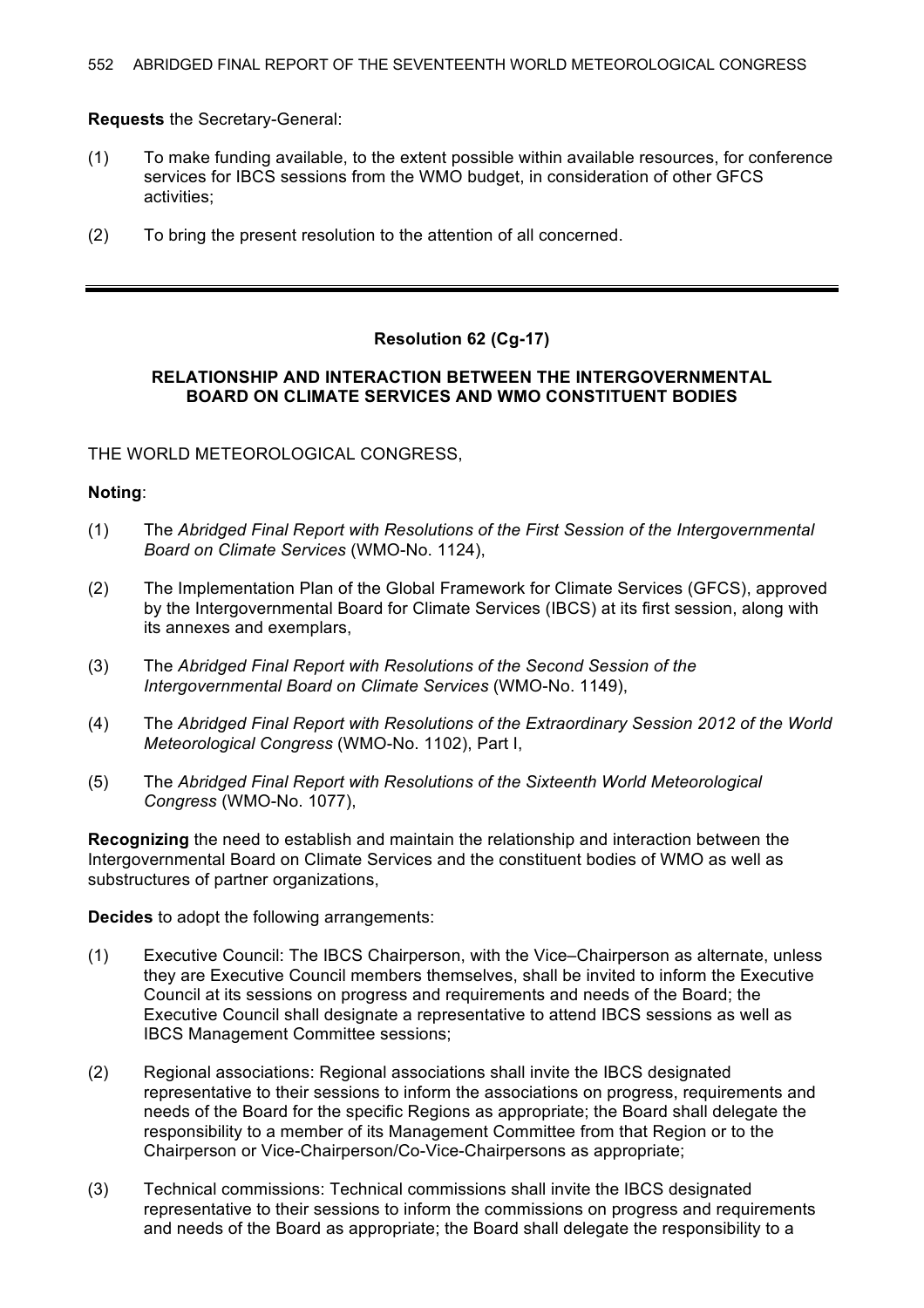member of its Management Committee or to the Chairperson or Vice-Chairperson/Co-Vice-Chairpersons as appropriate; the Chairperson of IBCS shall invite the presidents of technical commissions, as deemed appropriate, to attend IBCS as well as Management Committee sessions;

- (4) Technical commissions and Programmes: Relevant technical commissions and WMO Programmes should identify a GFCS liaison; these individuals can report through the technical commission Management Groups on ways to better align technical commission operating plans with GFCS activities and, conversely, inform the Board of relevant technical commission activities that support the Framework;
- (5) Secretary-General: WMO should reach out to the technical commissions, or equivalent, of GFCS partner organizations, as needed, for input into IBCS Partner Advisory Committee activities; the Secretary-General should also submit relevant activities as GFCS contributions via the existing processes established for other partners;

**Requests** the Secretary-General to bring the present resolution to the attention of all concerned.

# **Resolution 63 (Cg-17)**

## **ENERGY AS AN ADDITIONAL PRIORITY AREA OF THE GLOBAL FRAMEWORK FOR CLIMATE SERVICES**

THE WORLD METEOROLOGICAL CONGRESS,

# **Noting**:

- (1) The *Abridged Final Report with Resolutions of the First Session of the Intergovernmental Board on Climate Services* (WMO-No. 1124),
- (2) The Implementation Plan of the Global Framework for Climate Services (GFCS) approved by the Intergovernmental Board on Climate Services at its first session, along with its annexes and exemplars,
- (3) The *Abridged Final Report with Resolutions of the Second Session of the Intergovernmental Board on Climate Services* (WMO-No. 1149),

### **Recognizing**:

- (1) The demand and importance of sustainable energy for global sustainable development including in the four priority areas of the Framework,
- (2) The implications of international efforts to limit dangerous climate change for dramatically increased adoption of climate-sensitive renewable energy sources such as wind, solar power and hydropower,
- (3) That with increased climate variability and change, the sensitivity of the energy sector to weather and climate will increase, and thus the demand for climate services for the energy sector,

# **Recognizing also**:

(1) The potential for the Framework to contribute to improved energy-related outcomes, both in terms of promotion of renewable energy sources and energy saving as well as through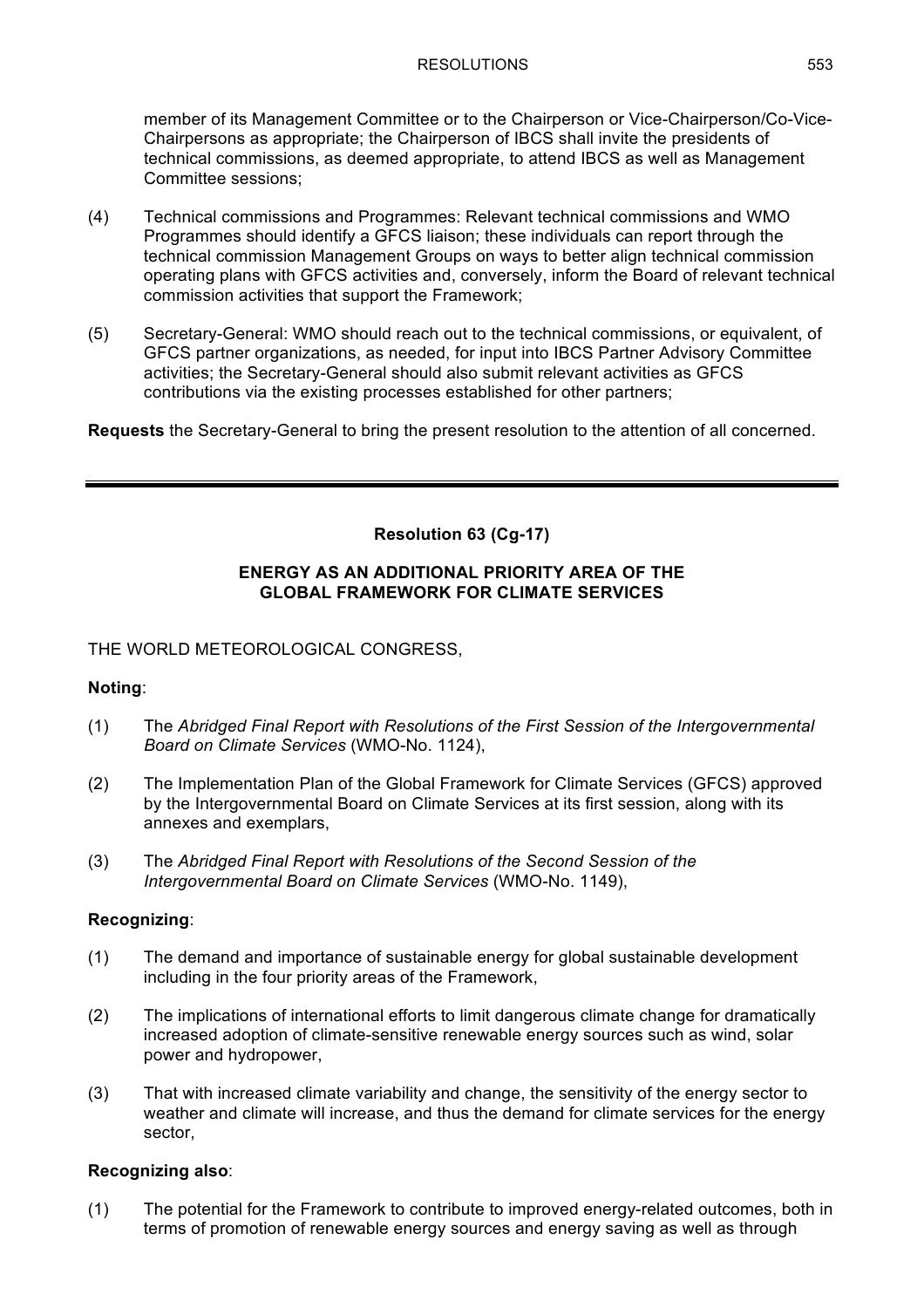protection of energy infrastructure and delivery systems from weather and climate extremes,

(2) That GFCS implementation has already started on four key climate-sensitive sectors, and that this experience can now be extended for addressing the energy sector,

### **Taking into account**:

- (1) The current effort for the establishment of United Nations sustainable development goals, which may include a specific global goal and targets on energy,
- (2) The establishment of the Sustainable Energy for All initiative in 2011 by the Secretary-General of the United Nations, which is now a strong partnership involving more than 100 countries including 85 developing countries,
- (3) The United Nations Framework Convention on Climate Change Lima call for climate action and the prioritization of low-emission power generation as a key strategic result of the Green Climate Fund which is nearing operation,

#### **Decides**:

- (1) To adopt energy as the fifth priority of the Framework;
- (2) To develop the Energy Exemplar as a means of guiding the enhanced provision of climate services for the energy sector and engaging the relevant stakeholders;
- (3) To pilot interventions identified in selected countries with the support of Members and partners to inform the process of Exemplar development and implementation;

**Encourages** the IBCS Partner Advisory Committee to advise on how partners can contribute to the Exemplar and its conclusions and recommendations;

**Encourages** Members and the IBCS Partner Advisory Committee to support development of the Exemplar and the implementation of selected pilot activities by seconding experts on energy or financial resources to the GFCS Trust Fund;

**Requests** the Intergovernmental Board on Climate Services to provide oversight on the further development and implementation of the Energy Exemplar;

**Requests** the Secretary-General and the Board to ensure that resources and efforts directed towards the new GFCS priority area of energy will not hinder or compete with the early progress being made in the four initial priority areas;

**Requests** the Secretary-General:

- (1) To support the further development of the Exemplar and mobilize resources and expertise for its completion;
- (2) To bring the present resolution to the attention of all concerned.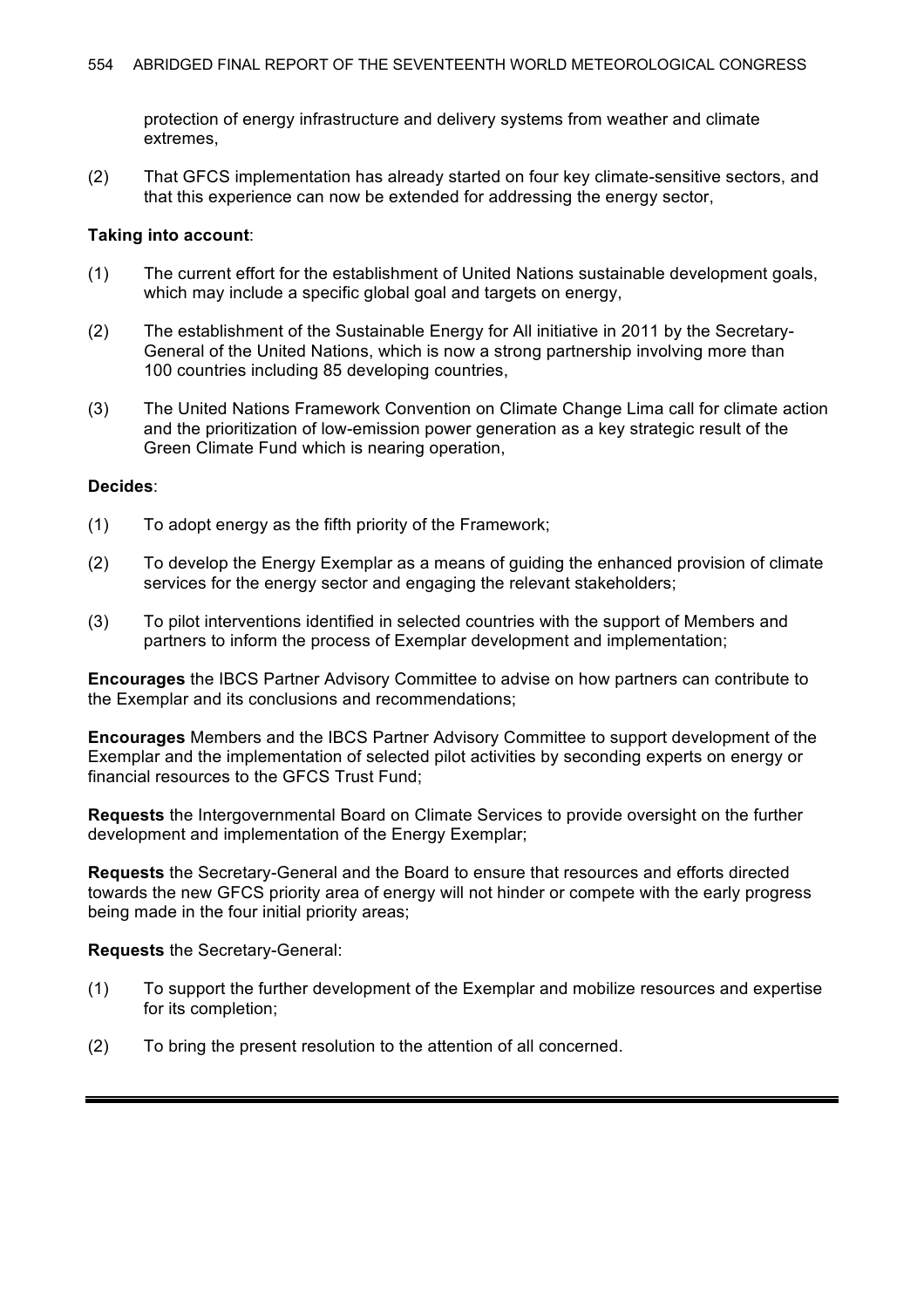# **Resolution 64 (Cg-17)**

## **DEVELOPMENT OF A RESULTS-BASED FRAMEWORK FOR WMO SUPPORT TO THE IMPLEMENTATION OF THE GLOBAL FRAMEWORK FOR CLIMATE SERVICES**

# THE WORLD METEOROLOGICAL CONGRESS,

## **Noting**:

- (1) The *Abridged Final Report with Resolutions of the First Session of the Intergovernmental Board on Climate Services* (WMO-No. 1124),
- (2) The Implementation Plan of the Global Framework for Climate Services (GFCS) approved by the Intergovernmental Board on Climate Services at its first session, along with its annexes and exemplars,
- (3) The reports of the sessions of all regional associations and technical commissions held during the financial period 2012–2015,

## **Noting further**:

- (1) The prominence of climate-related issues in the post-2015 policy dialogue and frameworks and the accompanying increased visibility of, and anticipated demand for, climate services,
- (2) The priority accorded to supporting GFCS implementation in the WMO Strategic Plan 2016–2019,
- (3) The significant investments being made in supporting climate services globally and the expected continued growth thereof,
- (4) The experience gained in supporting GFCS implementation by WMO and its partners to date,
- (5) The large volume of current and planned activities supporting GFCS implementation across technical commissions, regional associations and programmes, including co-sponsored programmes, and the need to further align them and to be able to document their combined GFCS-related outputs and results,

# **Requests** the Secretary-General:

- (1) To develop a results-based framework identifying the specific WMO contributions to GFCS implementation and associated expected outputs over the seventeenth financial period in line with the WMO Strategic Plan 2016–2019;
- (2) To focus the framework on achieving coordination and synergies across the technical commissions, regional associations and programmes, including co-sponsored programmes, for supporting GFCS implementation at the regional and country levels;
- (3) To ensure that the framework is driven by country-level implementation support requirements including through a focus on specific illustrative countries as a means of making certain that the activities and outputs address particular identified needs in particular contexts while at the same time emphasizing measures with broad applicability;
- (4) To ensure that activities included in the framework are explicitly identified as contributions to GFCS implementation as requested by the Intergovernmental Board on Climate Services at its second session;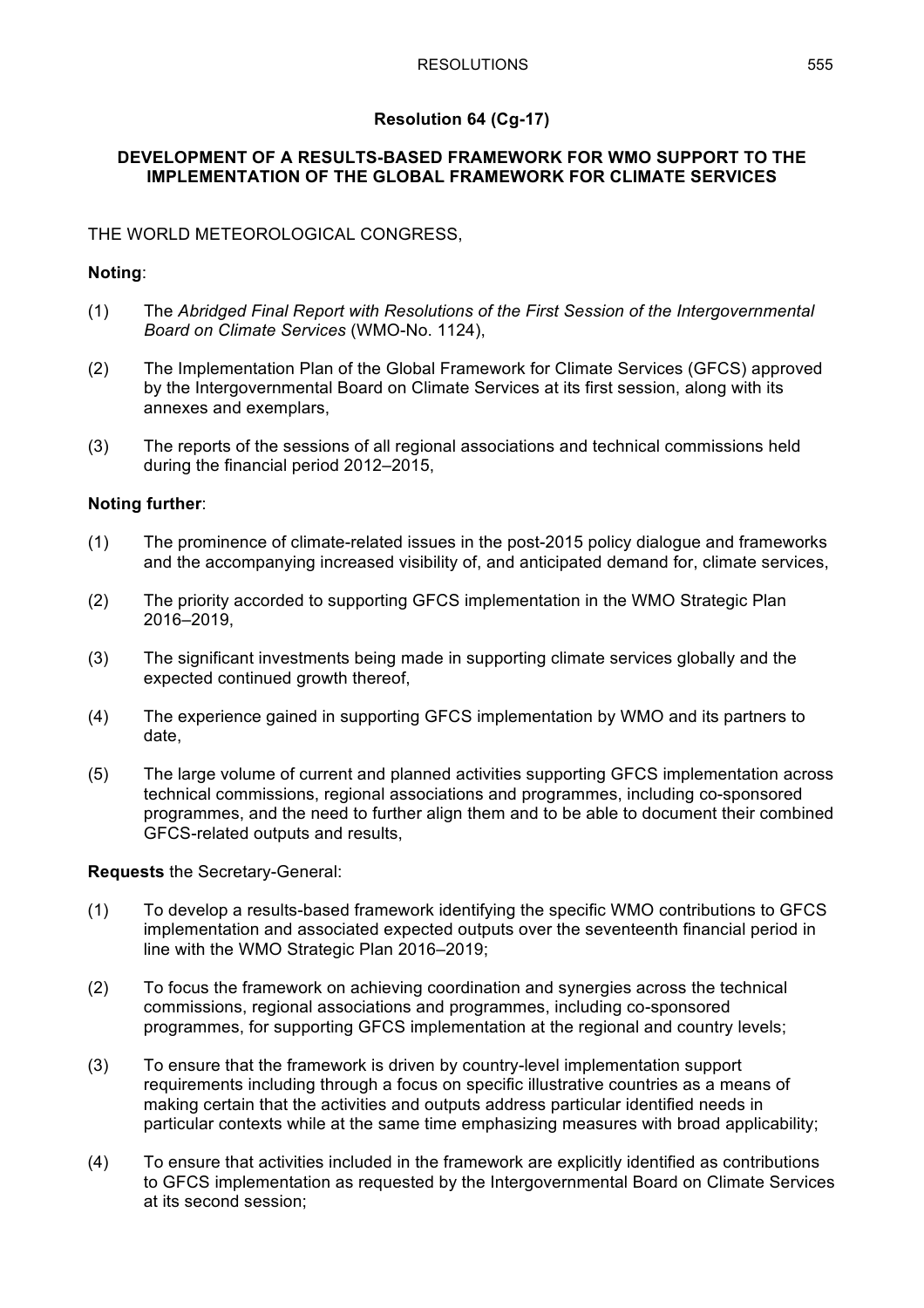(5) To bring the present resolution to the attention of GFCS partners and encourage them to similarly identify their contributions to GFCS implementation;

**Requests** the Executive Council to explore mechanisms, taking into account previous successes such as the Intercommission Coordination Group on the WMO Integrated Global Observing System, and implement and monitor, to the extent possible within available resources, a mechanism to advance WMO contributions to the Global Framework for Climate Services, in line with a results-based framework, with participation from relevant working groups of the technical commissions and regional associations, and co-sponsored programmes;

**Requests** the technical commissions, regional associations and programmes, including co-sponsored programmes:

- (1) To contribute to the development of the results framework;
- (2) To report back on the outputs generated and results achieved in the context of the framework as part of their ongoing reporting processes.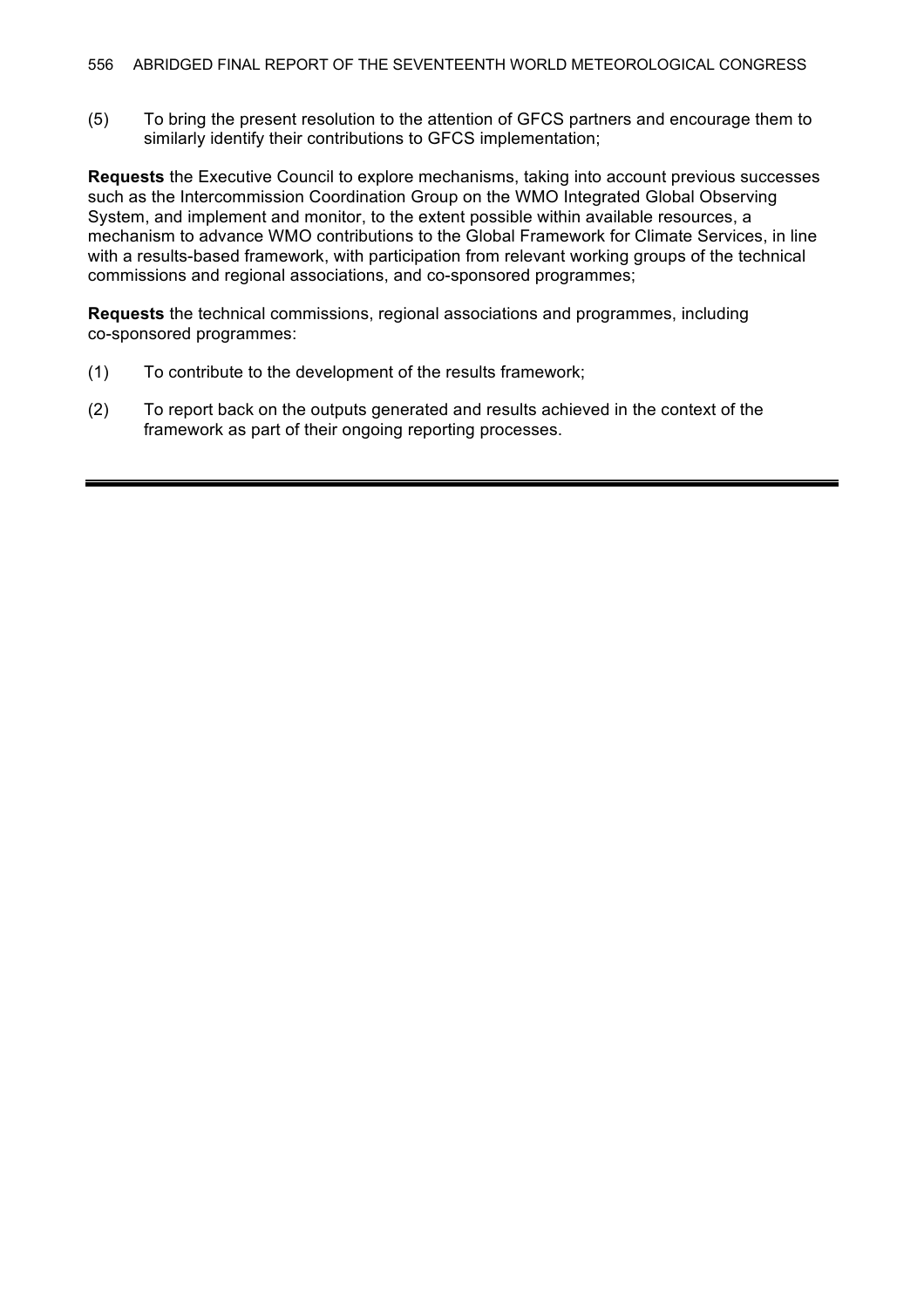# **Resolution 6 (EC-67)**

# **A MECHANISM TO ADVANCE WMO CONTRIBUTION TO THE GLOBAL FRAMEWORK FOR CLIMATE SERVICES**

# THE EXECUTIVE COUNCIL,

# **Noting**:

- (1) Resolution 3 (EC-66) Coordination between regional associations and technical commissions,
- (2) Resolution 15 (Cg-17) World Climate Programme,
- (3) Resolution 62 (Cg-17) Relationship and interaction between the Intergovernmental Board on Climate Services and WMO constituent bodies,
- (4) Resolution 64 (Cg-17) Development of a results-based framework for WMO support to the implementation of the Global Framework for Climate Services,

**Considering** the request of the Seventeenth World Meteorological Congress for the Executive Council to:

- (1) Ensure effective coordination among all the bodies responsible for the implementation of the World Climate Programme (WCP), including through setting up appropriate mechanisms therefor,
- (2) Explore, implement and monitor, within available resources, a mechanism to advance WMO contribution to the Global Framework for Climate Services (GFCS), taking into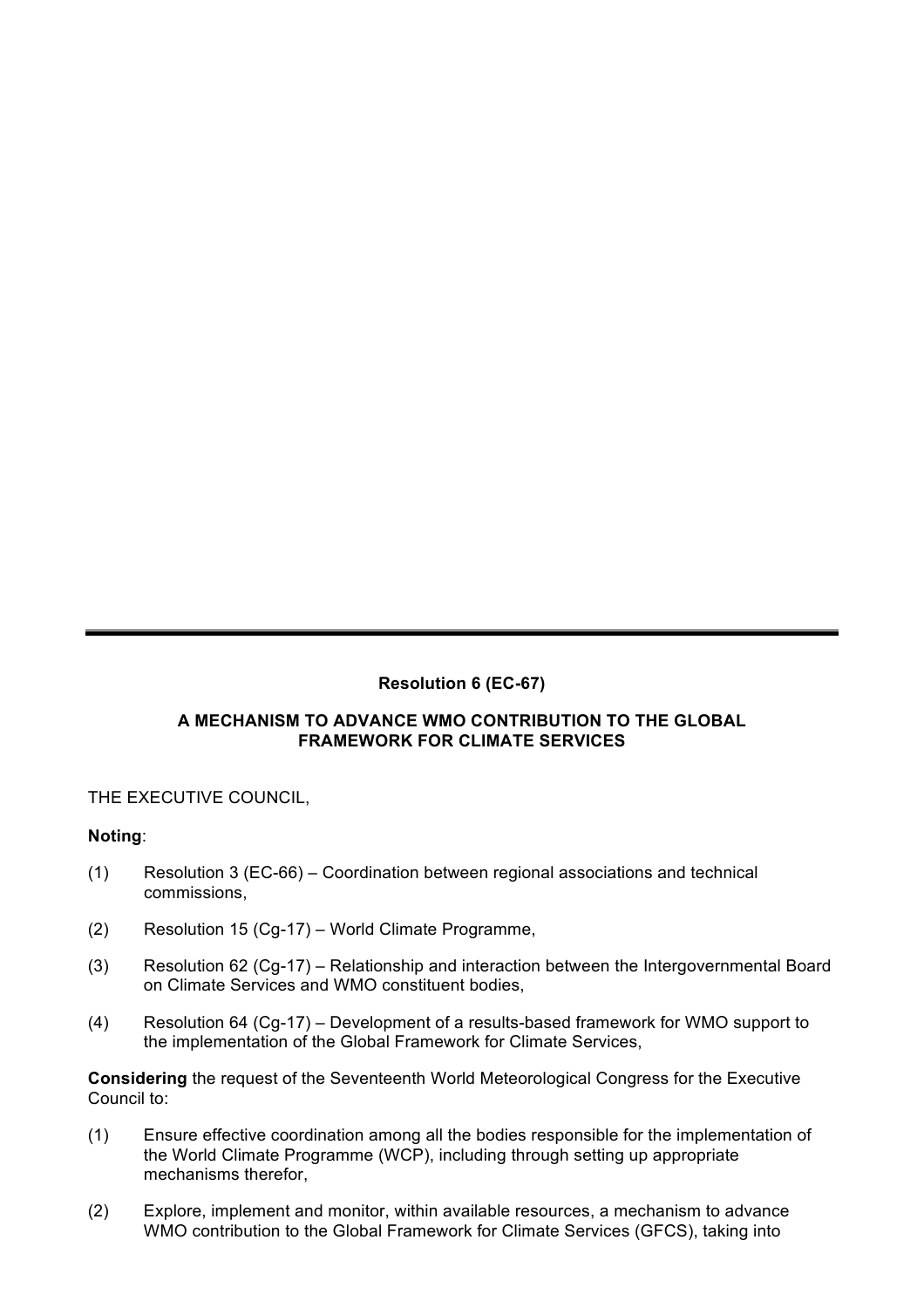account previous successes, such as the Intercommission Coordination Group on the WMO Integrated Global Observing System, in line with a results-based framework, with the participation of relevant technical commissions, regional association working groups and co-sponsored programmes,

**Recognizing** that Resolution 3 (EC-66) establishes various coordination mechanisms for strengthening the linkages and collaboration between regional associations and technical commissions in order to improve the implementation of WMO Programmes in the framework of the results-based management of the Organization, including through regular joint meetings of presidents of regional associations and presidents of technical commissions to be held at least annually,

### **Recognizing further**:

- (1) That Resolution 62 (Cg-17) provides a series of mechanisms to establish and maintain the relationship and interaction between the Intergovernmental Board on Climate Services (IBCS) and the constituent bodies of WMO as well as substructures of partner organizations,
- (2) That the Seventeenth Congress specifically decided that the IBCS Chairperson, with a Vice-Chairperson as alternate, unless they are Executive Council members themselves, shall be invited to inform the Council at its sessions of progress, requirements and needs of the IBCS, and that the IBCS Chairperson shall extend an invitation to the Executive Council to designate a representative to attend sessions of the IBCS and of its Management Committee,

## **Decides**:

- (1) To establish a mechanism to advance WMO contribution to the GFCS through the regular joint meetings of presidents of regional associations and presidents of technical commissions;
- (2) To invite additional participants to extended sessions of these joint meetings, including representatives from the Executive Council, co-sponsored constituent programmes of the WCP, namely the Global Climate Observing System, the World Climate Research Programme, and the Global Programme of Research on Climate Change Vulnerability, Impacts and Adaptation, and other parties whose participation may be required;

**Requests** the President, as chairperson of these joint meetings, to lead a review, to be carried out at the first meeting by the representatives of the relevant bodies and programmes, of the annex to the present resolution, to finalize the terms of reference for future work and make recommendations to the sixty-eighth session of the Executive Council;

**Requests** the Secretary-General to provide the necessary assistance and support to the functions described in the terms of reference, within the available budgetary resources.

### **Annex to Resolution 6 (EC-67)**

### **INTERCOMMISSION COORDINATION GROUP FOR THE WMO CONTRIBUTION TO THE GLOBAL FRAMEWORK FOR CLIMATE SERVICES OR, ALTERNATIVELY, WMO COORDINATION GROUP FOR THE GLOBAL FRAMEWORK FOR CLIMATE SERVICES**

# **INITIAL DRAFT TERMS OF REFERENCE**

**Noting** that the technical commissions, technical programmes and regional associations can assist Members to develop and establish the key GFCS components (or pillars) through WIGOS/WIS,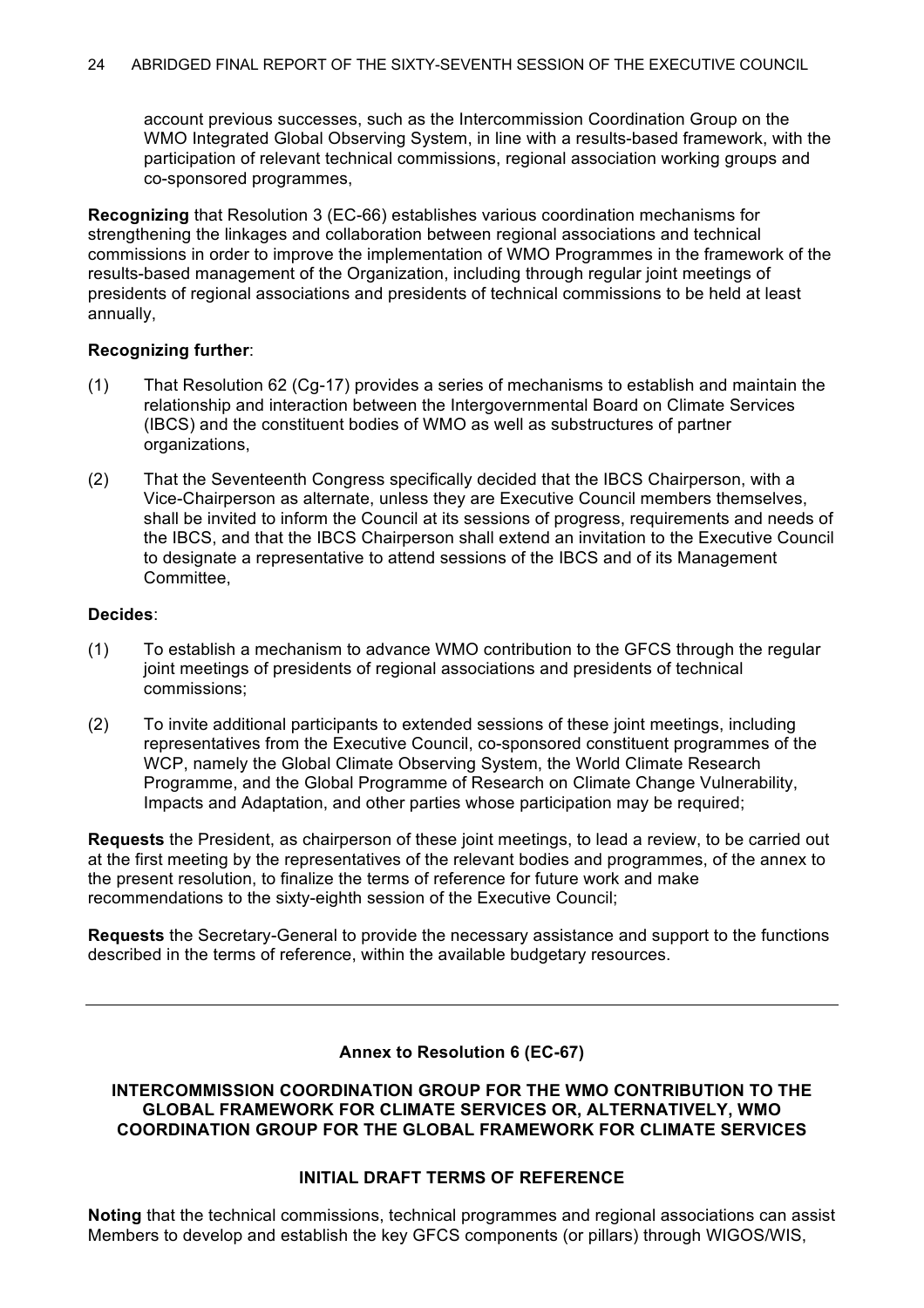seamless data processing and forecasting systems and the implementation of the WMO Strategy for Service Delivery,

### **Considering** the need to:

- (1) Strengthen the specification of requirements and the efficient development and delivery of WMO contributions to valued GFCS services, products and outcomes,
- (2) Ensure that technical approaches at the core of seamless forecasting and data exchange that support the GFCS should be compatible with the work WMO does to support other cross-cutting priorities, including DRR, thus ensuring alignment and cohesion,
- (3) Improve the coordination of WMO activities across the priority GFCS sectors and, where appropriate, coordinate with technical activities in partner agencies through the GFCS Partner Advisory Committee,
- (4) Assist Members through improved alignment of projects and capacity development activities to reflect needs across all GFCS pillars and to support all related WMO and national priorities, and
- (5) Ensure that WMO contributions to GFCS are well aligned with the overall aims and objectives of GFCS, as guided and overseen by the IBCS.

### **Decides**:

- (1) To establish the Inter-Commission Coordination Group for WMO's contribution to the GFCS (or alternatively the WMO Coordination Group for the GFCS (WCG-GFCS)) with Terms of Reference as follows:
	- (a) Align and coordinate work plans and schedules related to GFCS amongst technical commissions, regional associations, WMO Programmes and relevant co-sponsored activities (such as DRR, GCOS, WIGOS, WCRP, WWRP, etc.) in the context of a results-based framework for WMO's contribution to the GFCS;
	- (b) Collect and develop coordinated specifications of requirements for the development of well-targeted and, to the extent possible, integrated GFCS projects and ensure coordination of WMO contribution to the projects;
	- (c) Collect and develop coordinated specification of requirements for the development of GFCS information, underpinning research, products and services across the identified priority sectors and ensure coordination of WMO contribution to them;
	- (d) Develop relevant regulatory material and guidance to assist Members in the implementation of GFCS activities, taking into account the GFCS pillars and identified priority areas;
	- (e) Reflect through all aspects of its work, guidance from Executive Council in relation to the implementation of WMO's contribution to GFCS, including relative priorities for specific projects, products and services, and capacity development activities;
	- (f) Report regularly to the Executive Council and amend its terms of reference as required in accordance with EC directions; and
	- (g) Report regularly to the IBCS;
- (2) That ICG-GFCS (or WCG-GFCS) will consist of:
	- (a) The Chairperson of the IBCS or one of its delegates;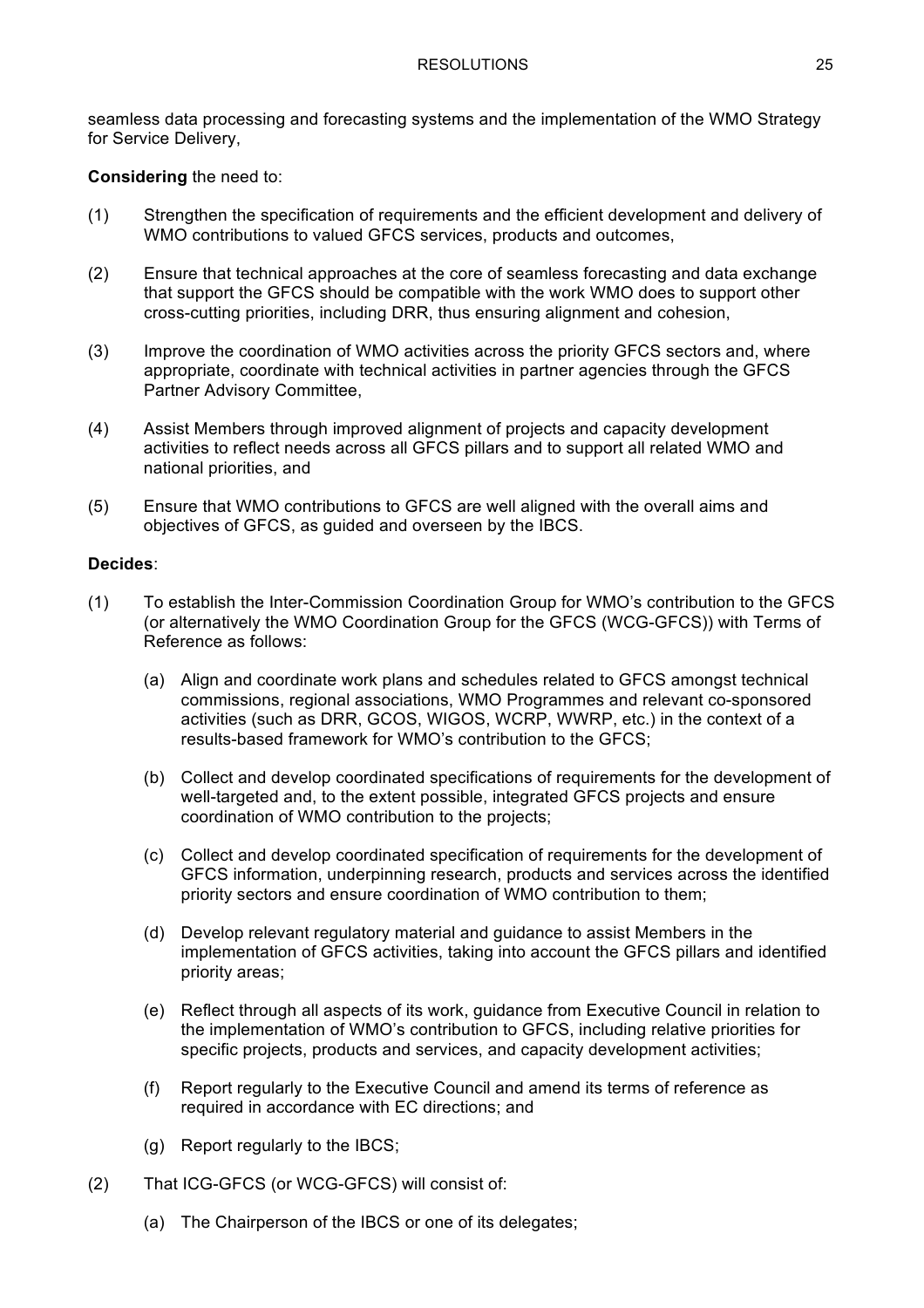- (b) One representative of each regional association, designated by its president;
- (c) One representative of each technical commission, designated by its president;
- (d) One representative of governance/coordination mechanisms for each of the following Programmes and relevant co-sponsored activities: DRR, GCOS, WIGOS, WCRP, WWRP and others as relevant to GFCS pillars and priority areas;
- (3) That the Chairperson of the ICG-GFCS (or WCG-GFCS) may seek advice from experts, including from other relevant organizations, as and when required;
- (4) That to the extent possible, the ICG-GFCS (or WCG-GFCS) should utilize existing technical collaboration mechanisms, such as Inter-programme and Inter-regional Expert Teams, to conduct specific tasks, but where needed and to the extent permitted by budgetary resources, task teams may be established to address specific tasks.

## **Resolution 7 (EC-67)**

### **EXECUTIVE COUNCIL TASK TEAM ON DATA POLICY AND EMERGING ISSUES**

## THE EXECUTIVE COUNCIL,

#### **Noting**:

- (1) Resolution 40 (Cg-XII) WMO policy and practice for the exchange of meteorological and related data and products including guidelines on relationships in commercial meteorological activities,
- (2) Resolution 25 (Cg-XIII) Exchange of hydrological data and products,
- (3) Resolution 48 (Cg-XVI) Implementation of the Global Framework for Climate Services,
- (4) Resolution 60 (Cg-17) WMO policy for the international exchange of climate data and products to support the implementation of the Global Framework for Climate Services,
- (5) Resolution 65 (Cg-17) Towards a WMO approach to emerging data challenges,
- (6) Resolution 4 (EC-64) Executive Council Task Team on the WMO policy for international exchange of climate data and products to support the implementation of the Global Framework for Climate Services,

### **Considering**:

- (1) The concerns of many Members regarding the implications of commercializing data and services, the dual role of some NMHSs in providing public goods as well as commercial services, trends towards open data policies, and the emergence of 'Big Data', crowdsourced data and data from social media,
- (2) The request by the Seventeenth Congress for the Executive Council to oversee:
	- (a) Aspects of and contributions to the implementation of the WMO policy for international exchange of climate data and products to support the GFCS,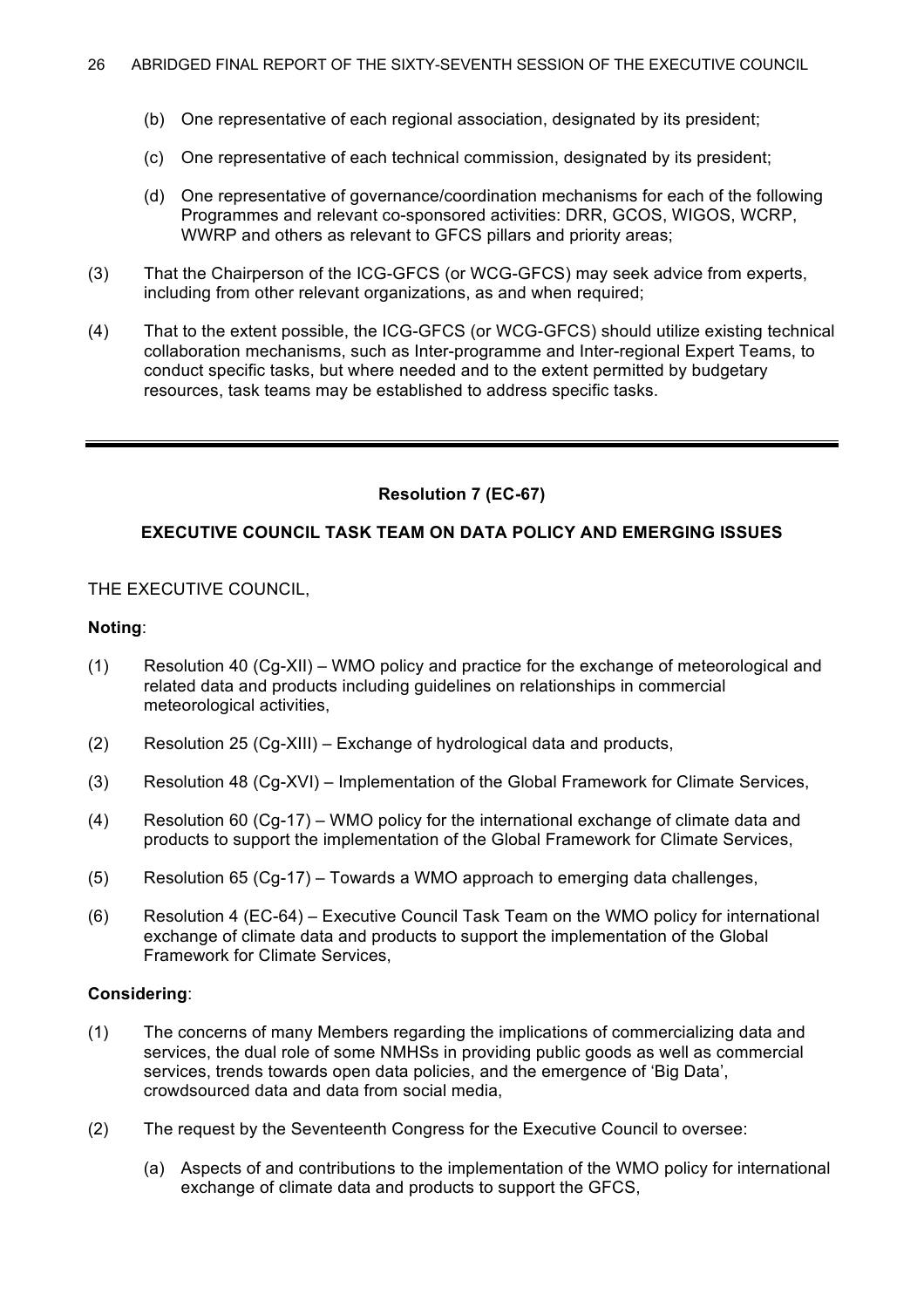(b) A review of the challenges and risks, opportunities and benefits related to 'Big Data', crowdsourced data, social media as well as emerging and future data sources, and their potential impact on Members,

# **Decides**:

- (1) To establish an Executive Council Task Team on Data Policy and Emerging Issues;
- (2) To adopt the terms of reference of the Task Team as contained in the annex to the present resolution;
- (3) That the membership of the Task Team shall include one representative from each of the following:
	- (a) Every regional association, nominated by the president of each regional association;
	- (b) The Commission for Climatology, the Commission for Basic Systems, the Commission for Hydrology, the Commission for Agricultural Meteorology, the Commission for Atmospheric Sciences and the Commission for Aeronautical Meteorology, nominated by the presidents of these Commissions;
	- (c) The Joint WMO/IOC Technical Commission for Oceanography and Marine Meteorology, nominated by the co-presidents of the Commission;
	- (d) The Executive Council Panel of Experts on Polar and High-mountain Observations, Research and Services, nominated by the chairperson;
	- (e) The Joint Scientific Committee of the World Climate Research Programme, nominated by the chairperson;
	- (f) The Intercommission Coordination Group on the WMO Integrated Global Observing System, nominated by the chairperson;

**Requests** the Secretary-General:

 $\mathcal{L}$ 

- (1) To take action to support the activities of the Task Team;
- (2) To take action on the related issues and to keep Members and other pertinent international organizations informed on relevant developments.

Note: This resolution replaces Resolution 4 (EC-64), which is no longer in force.

# **Annex to Resolution 7 (EC-67)**

# **EXECUTIVE COUNCIL TASK TEAM ON DATA POLICY AND EMERGING ISSUES**

# **TERMS OF REFERENCE**

Taking into account the outcomes of the Seventeenth World Meteorological Congress, including adoption of the WMO policy for international exchange of climate data and products to support the implementation of the GFCS and the decision to undertake a review, by the Commission for Basic Systems (CBS), in coordination with other technical commissions, in particular the Commission for Hydrology, with Executive Council oversight, of the challenges and risks, opportunities and benefits related to 'Big Data', 'Crowd-Sourced Data', 'Social Media' as well as emerging and future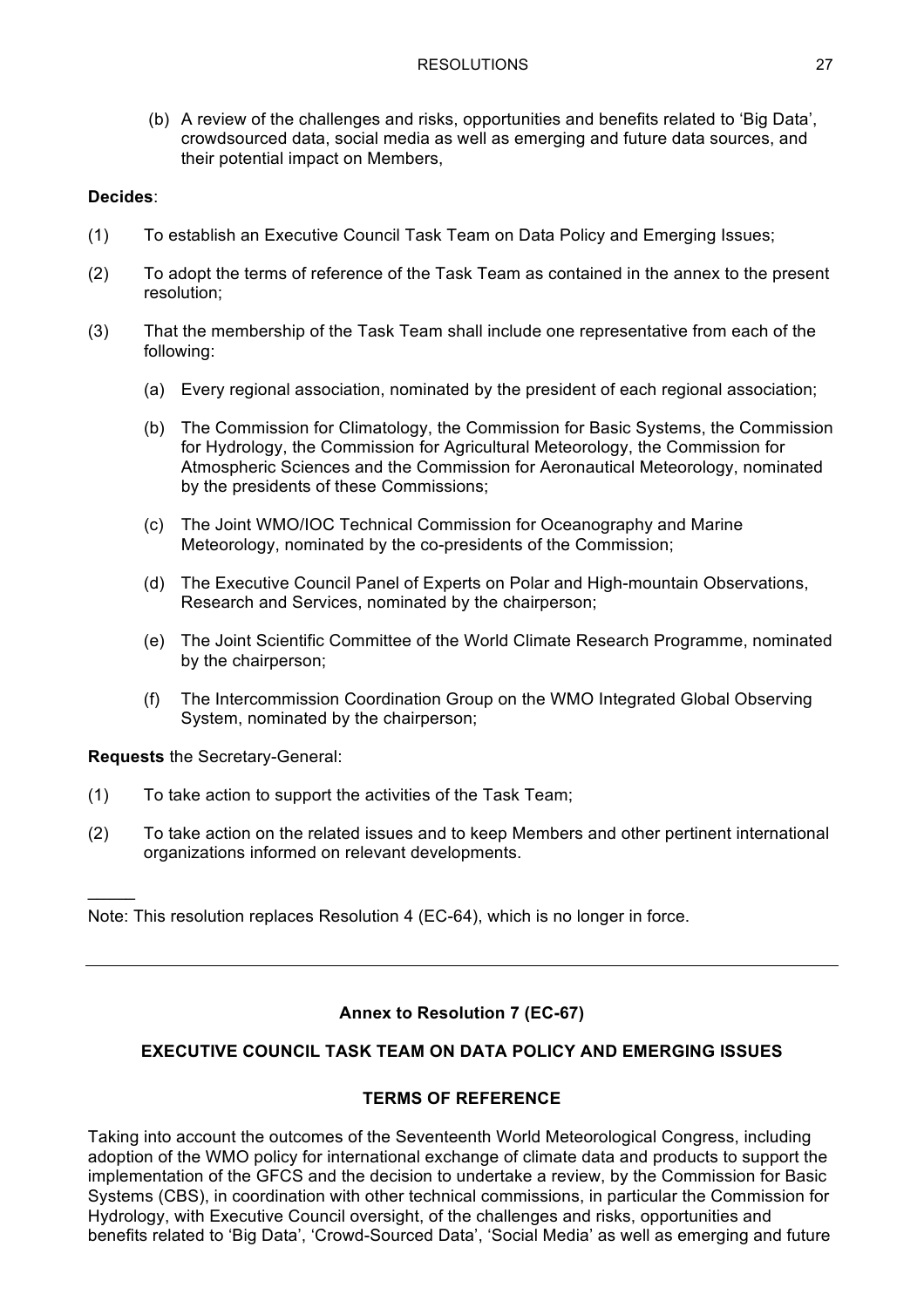data sources, and their potential impact on Members (hereinafter "emerging data issues"), the Task Team shall undertake work in two areas, establishing sub-groups as necessary to complete these tasks:

- (1) Oversee a review of emerging data issues:
	- (a) Provide guidance to CBS and the other relevant technical commissions on developing the terms of reference for the review, taking into account the points raised concerning emerging data issues during the Seventeenth World Meteorological Congress;
	- (b) Provide input and guidance to CBS and the other relevant technical commissions during the implementation of the review;
	- (c) Refer the completed review to the Executive Council, providing advice to inform the Executive Council's decisions concerning the outcomes of the review and making recommendations to the Executive Council to inform its subsequent report on the outcomes of the review to the Eighteenth World Meteorological Congress;
- (2) Monitor and contribute to implementation of the WMO policy for international exchange of climate data and products to support the implementation of the GFCS:
	- (a) Review emerging data requirements from GFCS implementation:
		- 1. Take into consideration the recommendations by the IBCS with regard to its needs for GFCS relevant data and products developed or acquired under WMO auspices and, if necessary, make recommendations to the Executive Council concerning proposals to Congress for changes to the Annex to Resolution 60 (Cg-17), taking into consideration the views of the IBCS with respect to the issues that may arise with the implementation of the Resolution;
		- 2. Make recommendations to the Executive Council with respect to tasking the technical commissions, as appropriate, to regularly review and update the GFCS relevant data and products to be provided by the global and regional climate centres, with a view to increasing the access to and availability of GFCS relevant data and products;
	- (b) Monitor the implementation of the policy and related practices:
		- 1. Make recommendations to the Executive Council concerning requirements from the Commission for Climatology and the Commission for Basic Systems, in collaboration with other technical commissions, for advice and assistance on the technical aspects of Resolution60 (Cg-17) implementation and to ensure that appropriate standards are identified, implemented and maintained;
		- 2. Regularly consult with Members concerning the impacts of the policy and its implementation and make recommendations to the Executive Council as necessary concerning proposals in this respect to the Eighteenth World Meteorological Congress;
		- 3. Examine and reflect to the Executive Council the findings of the global survey and analysis of Members' various data policies and models of service provision (e.g. cost recovery, public services), and associated successful strategies and best practices, as requested of the Secretary-General in Resolution 60 (Cg-17), and the implications of the findings for future implementation of the policy;
		- 4. Provide advice to the Executive Council with respect to changes and adjustments needed to shape WMO Programmes to enhance the capabilities of Members, especially least developed countries (LDCs), Small Island Developing States